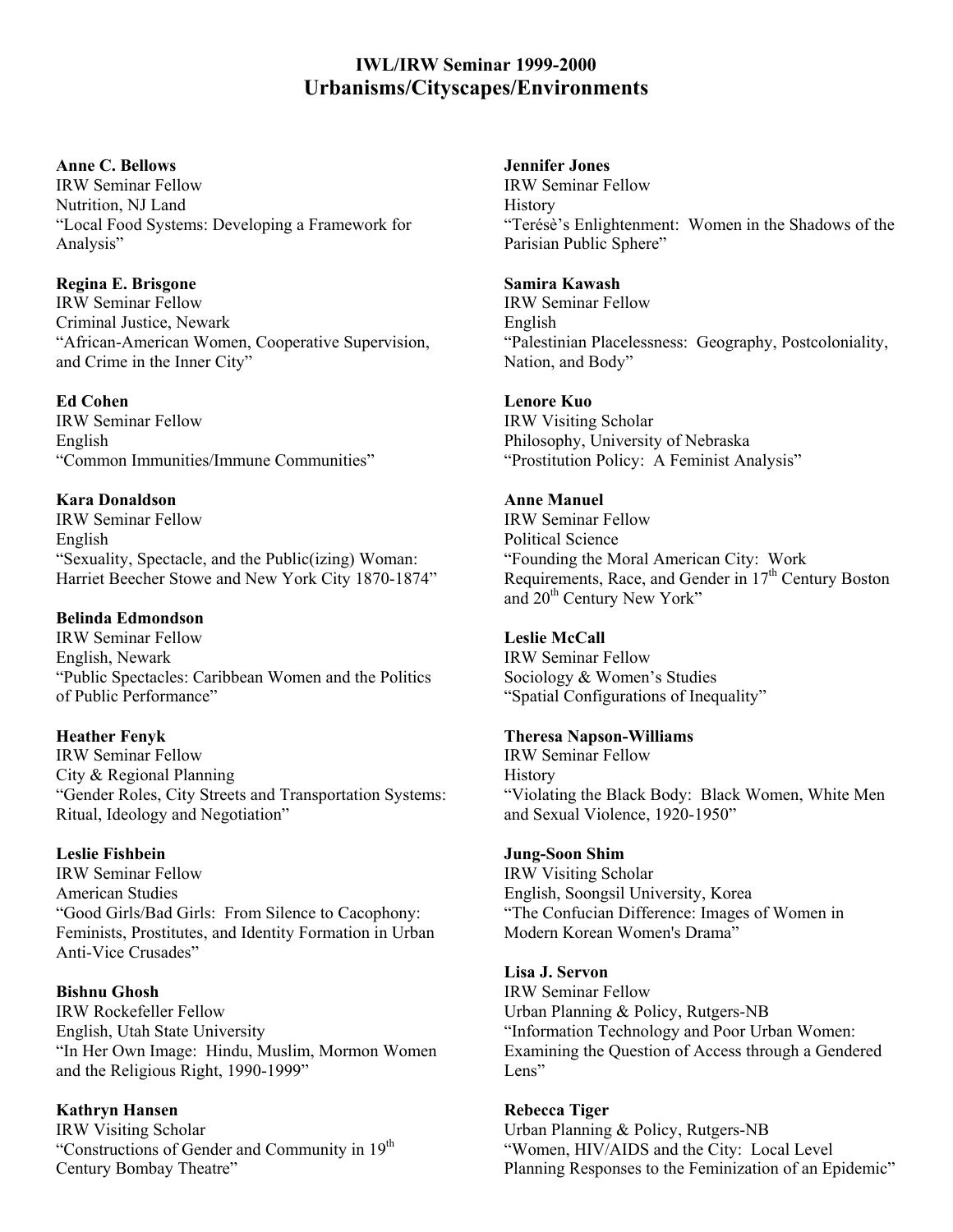## **Zdravko Vassilev**

IRW Seminar Fellow Environmental & Occupational Health "Inequitable Distribution of Hazardous Air Pollutants Across Sciences Institute, Rutgers-NB Urban and Rural Communities: Implications for the Reproductive Outcomes of Women"

## **Deborah Gray White**

IRW Research Professor History "The Million Woman March"'